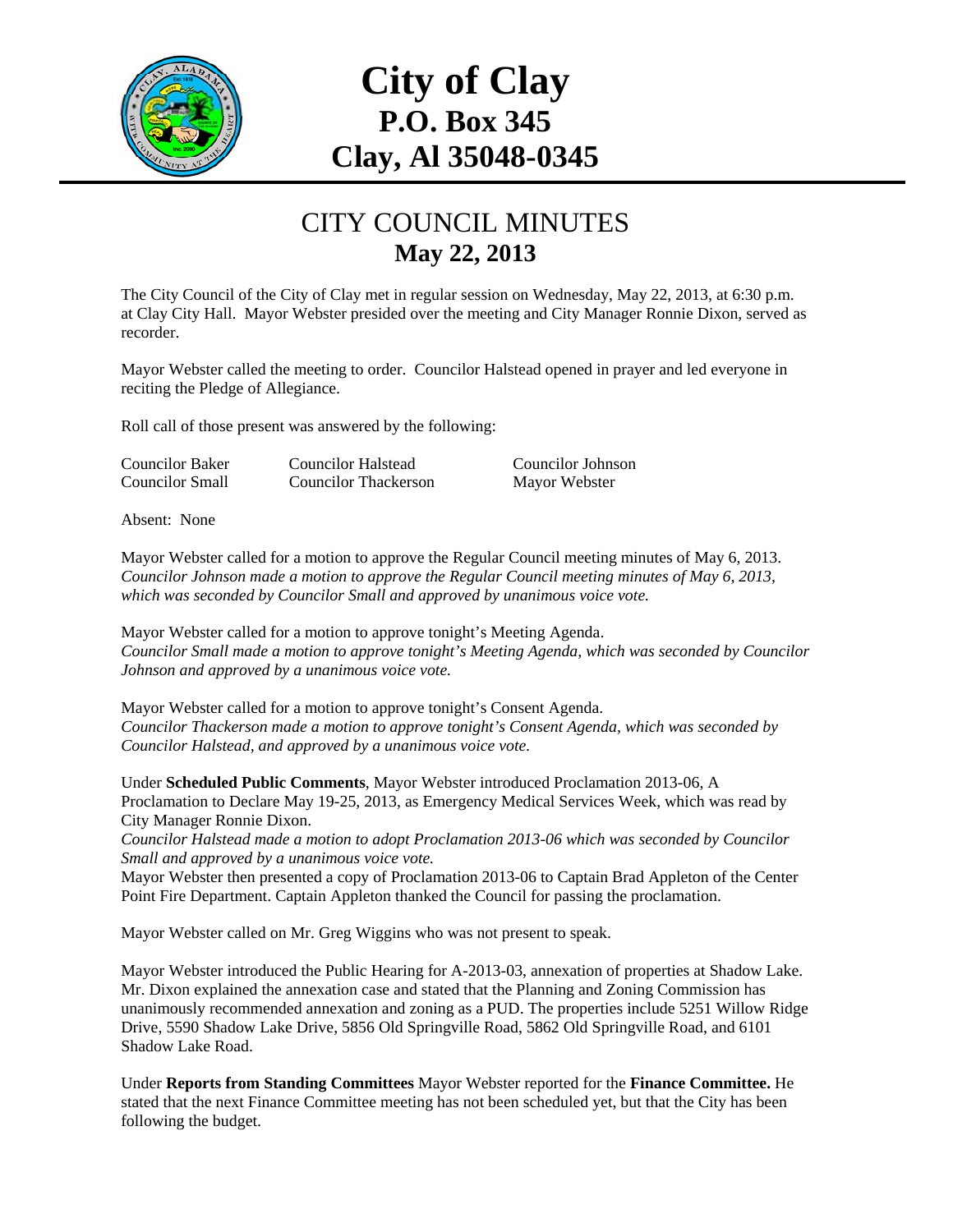

## **CITY OF CLAY CITY COUNCIL MINUTES May 22, 2013**

Councilor Baker was recognized for a report from the **Public Safety Committee**. Councilor Baker announced that the next Public Safety Committee meeting has been rescheduled for Tuesday, May 28, at 6:30 at Clay City Hall. The Mayor and Councilor Baker discussed obtaining cars, the robbery of the Freds store on Deerfoot Parkway, and the need for cameras at city intersections.

Councilor Halstead was recognized for a report from the **Committee on Community Development and Annexations and the Building Inspections Department**. Councilor Halstead updated the Council on the opening of the Barbecue Stop and the progress of McEnally's Mercantile and Embroidery Plus. He thanked the Chamber of Commerce for hosting Clay May Days. He announced that the Annexation Committee will meet at 5:30 on the first Monday of the month. The Business Development will meet on the third Monday of the month at 5:30. Both committee meetings will take place in the Clay City Hall conference room.

Under **Committee on Schools, Seniors Advisory Board Liaison and Planning and Zoning Councilor Ex-Officio**, Councilor Johnson announced that the High School graduation will take place at 2:00 on May 23. The School Committee will hold a special meeting on the  $23<sup>rd</sup>$  at 6:00 to discuss beginning a foundation. Councilor Johnson called on Senior Center Co-Director Beth Petty who announced the Senior Center Open House to be held on May 29 from 9am-1pm. She encouraged all seniors to attend.

Councilor Small was recognized for a report from the **Public Works Department and Library Board** and thanked the Public Works Department for all of their hard work during the recent storm. He announced that the Library Board will meet on May 28. Councilor Small discussed the problems on Roe Chandler Road and asked if the city could close the road.

*Councilor Small made a motion to appoint Dean Kirkner to the Planning and Zoning Commission which was seconded by Councilor Halstead.* 

The motion was put before the Council and a roll call vote was conducted with the results as follows: Yeas: Councilors Baker, Halstead, Johnson, Small, and Mayor Webster Nays: None

**Councilor Thackerson** was recognized for a report on the **Parks and Recreation Board.** He discussed the results of a poll taken at Clay May Days. The majority of the people polled answered that they would like restrooms at Clay May Days. Councilor Thackerson then reviewed the status of the disc golf course.

Under **Reading of Petitions, Applications, Complaints, Appeals, Communications, etc.,** Mayor Webster announced that there were none.

Under the **City Manager's Report**, City Manager Ronnie Dixon reported the account balances in the 4 & 5 Cent Gasoline Fund =  $$136,437.59$ ; 7 Cent Gasoline Fund =  $$162,137.97$ ; Capital Improvement Fund = \$285,862.30; General Fund = \$309,451.66; Library Fund = \$2,061.78; Senior Citizens Fund = \$2,020.94; Ballpark Revenue =  $$57,611.69$ ; Contractors Bond = \$53,302.96; General Fund Contingency Fund = \$50,000.00; General Fund Road Paving Projects = \$50,000.00; and BBT AMFUND Payment Fund =  $$12,500.00$ .

Mr. Dixon pointed out the three new funds on which he will continue to report. He explained that the AMFUND Payment Fund will include monthly installments for the City's annual repayment for City Hall.